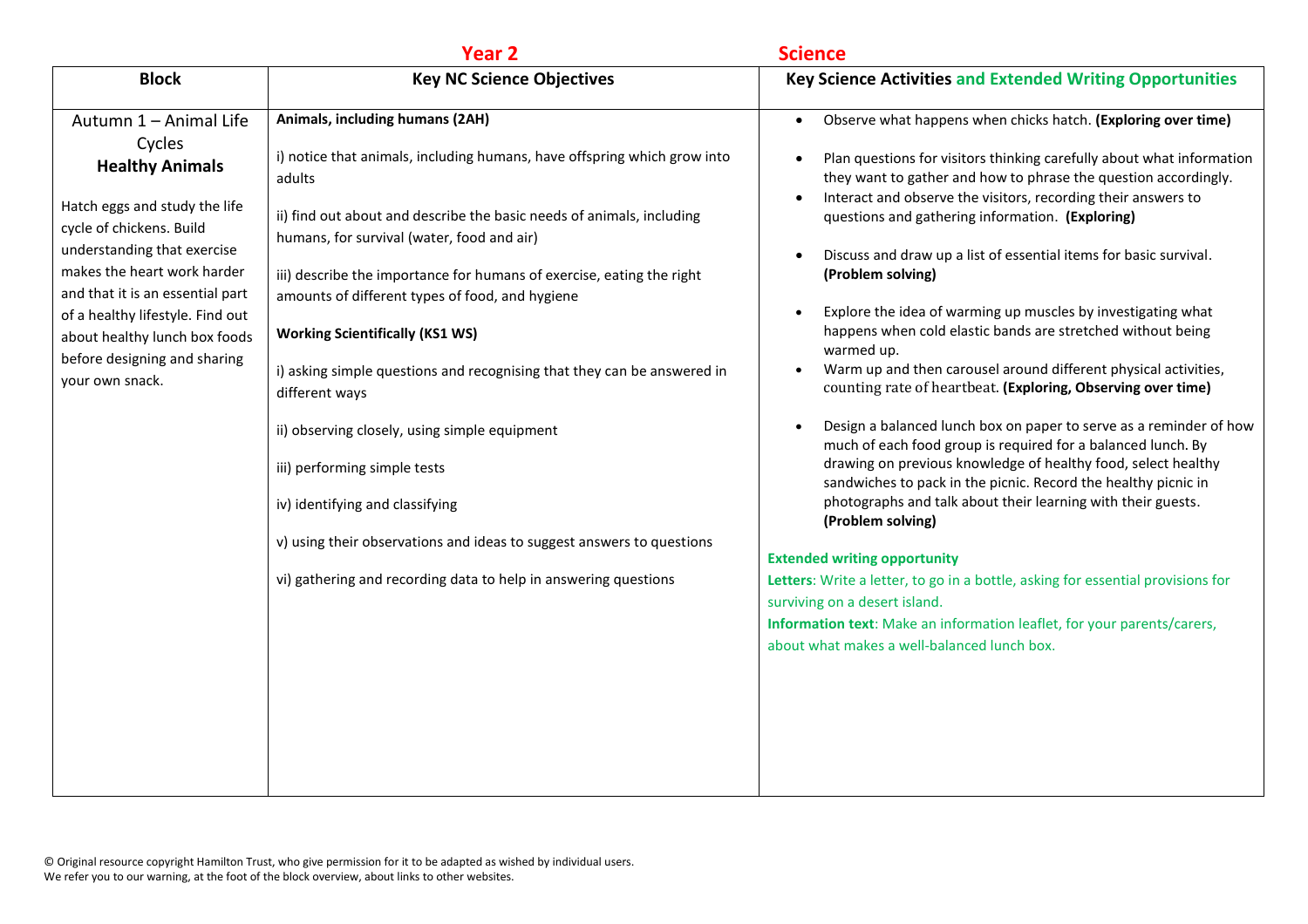|                                                                                                                                                                                                                                                                                                                                                | <b>Year 2</b>                                                                                                                                                                                                                                                                                                                                                                                                                                                                                                                                                                                                                                                                                                                                                                                               | <b>Science</b>                                                                                                                                                                                                                                                                                                                                                                                                                                                                                                                                                                                                                                                                                                                                                                                                                                                                                                                                                                                                                                                                                                                                                                                                                            |
|------------------------------------------------------------------------------------------------------------------------------------------------------------------------------------------------------------------------------------------------------------------------------------------------------------------------------------------------|-------------------------------------------------------------------------------------------------------------------------------------------------------------------------------------------------------------------------------------------------------------------------------------------------------------------------------------------------------------------------------------------------------------------------------------------------------------------------------------------------------------------------------------------------------------------------------------------------------------------------------------------------------------------------------------------------------------------------------------------------------------------------------------------------------------|-------------------------------------------------------------------------------------------------------------------------------------------------------------------------------------------------------------------------------------------------------------------------------------------------------------------------------------------------------------------------------------------------------------------------------------------------------------------------------------------------------------------------------------------------------------------------------------------------------------------------------------------------------------------------------------------------------------------------------------------------------------------------------------------------------------------------------------------------------------------------------------------------------------------------------------------------------------------------------------------------------------------------------------------------------------------------------------------------------------------------------------------------------------------------------------------------------------------------------------------|
| <b>Block</b>                                                                                                                                                                                                                                                                                                                                   | <b>Key NC Science Objectives</b>                                                                                                                                                                                                                                                                                                                                                                                                                                                                                                                                                                                                                                                                                                                                                                            | <b>Key Science Activities and Extended Writing Opportunities</b>                                                                                                                                                                                                                                                                                                                                                                                                                                                                                                                                                                                                                                                                                                                                                                                                                                                                                                                                                                                                                                                                                                                                                                          |
| Autumn 2 - Animal Life<br>Cycles<br><b>Habitats</b><br>How can we work out what's<br>alive and what's not? Collect<br>specimens and sort them into<br>categories. Investigate habitats<br>and food chains. Design and<br>make a bug hotel made up of<br>different microhabitats to<br>encourage a variety of<br>creatures you can investigate! | Living things and their habitats (2LvH)<br>i) explore and compare the differences between things that are living,<br>dead, and things that have never been alive<br>ii) identify that most living things live in habitats to which they are suited<br>and describe how different habitats provide for the basic needs of<br>different kinds of animals and plants, and how they depend on each other<br><b>Working Scientifically (KS1 WS)</b><br>i) asking simple questions and recognising that they can be answered in<br>different ways<br>ii) observing closely, using simple equipment<br>iii) performing simple tests<br>iv) identifying and classifying<br>v) using their observations and ideas to suggest answers to questions<br>vi) gathering and recording data to help in answering questions | Explore outside, and through observation, the differences between<br>things that are living, dead, and things that have never been alive.<br>Find specimens and explain how they know they are alive or<br>otherwise. (Exploring, Sorting, classifying and identifying, problem<br>solving)<br>Photograph or draw the micro-habitats in the school grounds,<br>adding five adjectives to describe them (damp/wet/dry, dark/light).<br>(Exploring over time)<br>Create shoebox dioramas for plastic animal toys or laminated<br>images of living things.<br>Annotate the dioramas with researched information. (Researching<br>and analysing secondary sources).<br>Role play the interdependence of a food chain and consider what<br>part each plays in its survival.<br>Explore the school grounds, looking for examples of food chains<br>$\bullet$<br>(living things eating leaves, for example). (Exploring)<br>In groups, design a layer of the bug hotel, incorporate specific<br>micro-habitats agreed for that group by the class. Build a bug hotel<br>according to the group designs. (Problem Solving).<br><b>Extended writing opportunity</b><br>Information text: Write information labels to go with your diorama based on |
|                                                                                                                                                                                                                                                                                                                                                |                                                                                                                                                                                                                                                                                                                                                                                                                                                                                                                                                                                                                                                                                                                                                                                                             | vour research information.<br>Information text: Create posters to inform people about the microhabitats                                                                                                                                                                                                                                                                                                                                                                                                                                                                                                                                                                                                                                                                                                                                                                                                                                                                                                                                                                                                                                                                                                                                   |
|                                                                                                                                                                                                                                                                                                                                                |                                                                                                                                                                                                                                                                                                                                                                                                                                                                                                                                                                                                                                                                                                                                                                                                             | you have created. Laminate your posters and display alongside the bug<br>hotel.                                                                                                                                                                                                                                                                                                                                                                                                                                                                                                                                                                                                                                                                                                                                                                                                                                                                                                                                                                                                                                                                                                                                                           |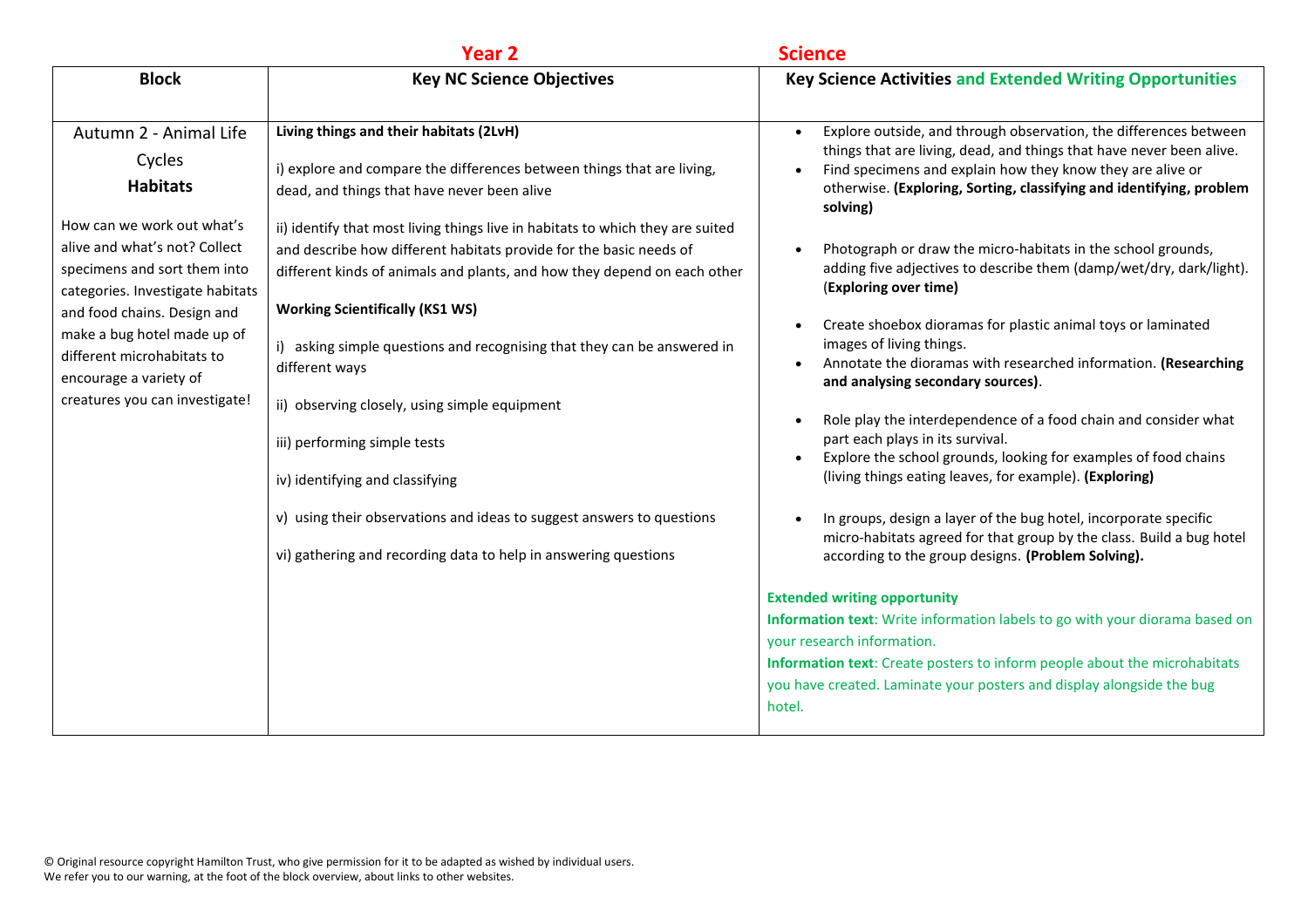|                                                                                                                                                                                                                                                                                                                                                                                                                                                                                                                | Year <sub>2</sub>                                                                                                                                                                                                                                                                                                                                                                                                                                                                                                                                                                                                                                                                                                                                                   | <b>Science</b>                                                                                                                                                                                                                                                                                                                                                                                                                                                                                                                                                                                                                                                                                                                                                                                                                                                                                                                                                                                                                                                                                                                                                                                                                                                                                               |
|----------------------------------------------------------------------------------------------------------------------------------------------------------------------------------------------------------------------------------------------------------------------------------------------------------------------------------------------------------------------------------------------------------------------------------------------------------------------------------------------------------------|---------------------------------------------------------------------------------------------------------------------------------------------------------------------------------------------------------------------------------------------------------------------------------------------------------------------------------------------------------------------------------------------------------------------------------------------------------------------------------------------------------------------------------------------------------------------------------------------------------------------------------------------------------------------------------------------------------------------------------------------------------------------|--------------------------------------------------------------------------------------------------------------------------------------------------------------------------------------------------------------------------------------------------------------------------------------------------------------------------------------------------------------------------------------------------------------------------------------------------------------------------------------------------------------------------------------------------------------------------------------------------------------------------------------------------------------------------------------------------------------------------------------------------------------------------------------------------------------------------------------------------------------------------------------------------------------------------------------------------------------------------------------------------------------------------------------------------------------------------------------------------------------------------------------------------------------------------------------------------------------------------------------------------------------------------------------------------------------|
| <b>Block</b>                                                                                                                                                                                                                                                                                                                                                                                                                                                                                                   | <b>Key NC Science Objectives</b>                                                                                                                                                                                                                                                                                                                                                                                                                                                                                                                                                                                                                                                                                                                                    | <b>Key Science Activities and Extended Writing Opportunities</b>                                                                                                                                                                                                                                                                                                                                                                                                                                                                                                                                                                                                                                                                                                                                                                                                                                                                                                                                                                                                                                                                                                                                                                                                                                             |
| Spring $1 -$ Uses of<br><b>Everyday Materials</b><br><b>Materials Matter</b><br>Explore the useful properties<br>of materials with a range of<br>investigations involving<br>absorbency and flexibility.<br>Discover which type of kitchen<br>towel or cloth is most effective<br>at mopping up spills; consider<br>why building materials must be<br>absorbent and which ones fit<br>the bill; create artwork by<br>exploring the textures of<br>materials and learn all about<br>wax and how to re-mould it. | Uses of everyday materials (2UEM)<br>i) identify and compare the suitability of a variety of everyday materials,<br>including wood, metal, plastic, glass, brick, rock, paper and cardboard for<br>particular uses<br>ii) find out how the shapes of solid objects made from some materials can<br>be changed by squashing, bending, twisting and stretching<br><b>Working Scientifically (KS1 WS)</b><br>i) asking simple questions and recognising that they can be answered in<br>different ways<br>ii) observing closely, using simple equipment<br>iii) performing simple tests<br>iv) identifying and classifying<br>v) using their observations and ideas to suggest answers to questions<br>vi) gathering and recording data to help in answering questions | Consider the questions: are all makes of paper as good as each<br>other? Or are some better than others?<br>Investigate which papers are the most absorbent by laying thin<br>strips of equal length of different materials (including a waterproof<br>strip) in a shallow tray and pouring coloured water onto the edge of<br>the strips. (Pattern seeking, problem solving)<br>Devise an investigation to test a variety of materials (plastics,<br>metals, different types of wood and bricks) for their absorbent<br>property. (Observing over time, problem solving)<br>Investigate the absorbency of fabrics by stretching them over a jar<br>to make them taut and using a dropper to drop water onto the<br>cloth. Observe and measure the number of drops and the time they<br>stay on the cloth before being absorbed. (Pattern seeking, problem<br>solving)<br>Explore the texture and various properties (absorbency, flexibility)<br>by using them to print with paint onto squares of cloth or card.<br>(Exploring)<br>Make a batik wax resist piece of art by applying molten wax to a<br>piece of cotton and dying it. Chop up old wax crayons and heat in<br>moulds in the microwave/oven. Make new wax crayons in a<br>different shape. (Exploring)<br><b>Extended writing opportunity</b> |
|                                                                                                                                                                                                                                                                                                                                                                                                                                                                                                                |                                                                                                                                                                                                                                                                                                                                                                                                                                                                                                                                                                                                                                                                                                                                                                     | Recount: Write a science report recounting how you investigated the<br>absorbency of various materials and what you found out.                                                                                                                                                                                                                                                                                                                                                                                                                                                                                                                                                                                                                                                                                                                                                                                                                                                                                                                                                                                                                                                                                                                                                                               |
|                                                                                                                                                                                                                                                                                                                                                                                                                                                                                                                |                                                                                                                                                                                                                                                                                                                                                                                                                                                                                                                                                                                                                                                                                                                                                                     | Information text: Use your new wax crayons to make colourful posters<br>about why we should be recycling materials and not throwing them away.                                                                                                                                                                                                                                                                                                                                                                                                                                                                                                                                                                                                                                                                                                                                                                                                                                                                                                                                                                                                                                                                                                                                                               |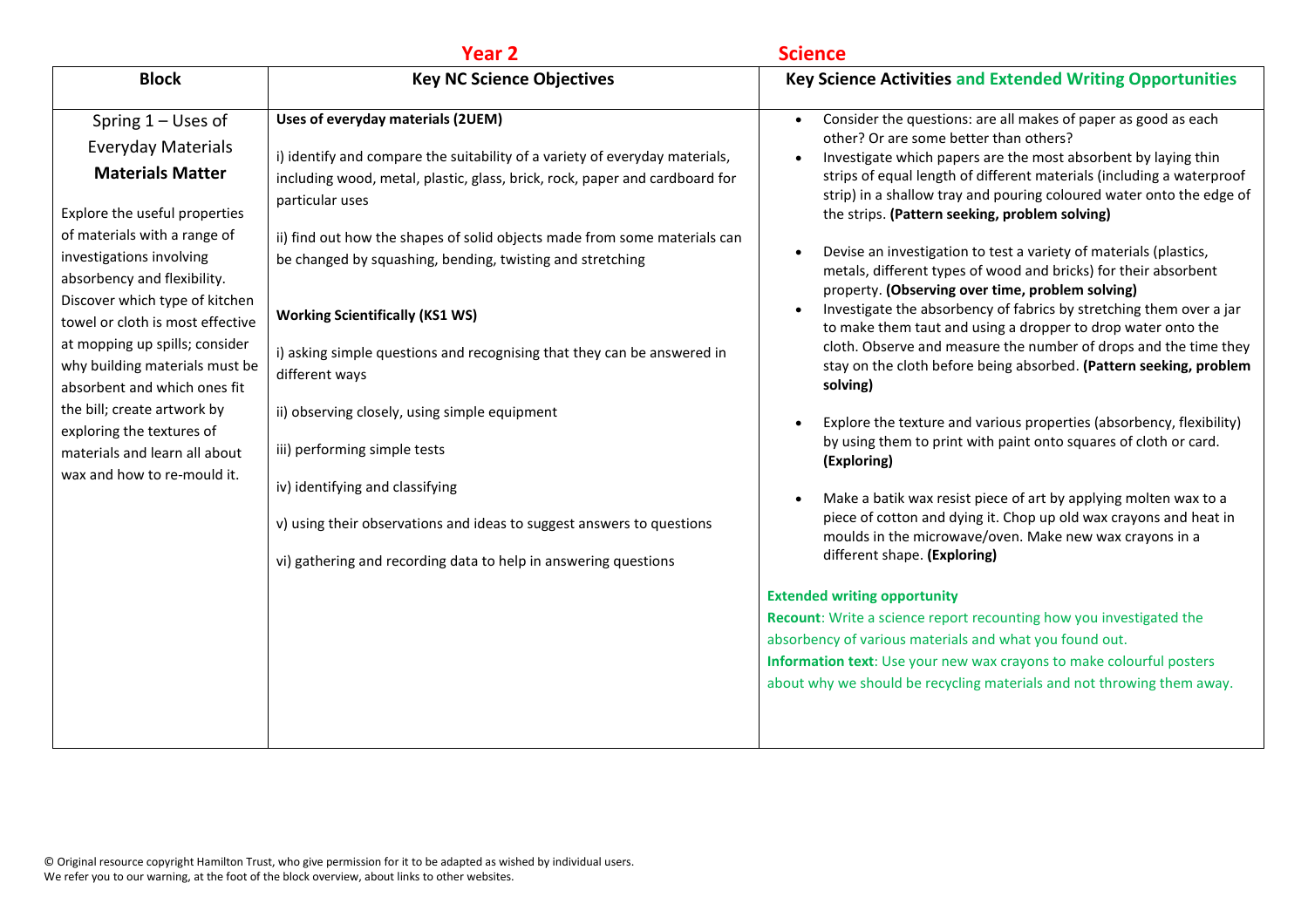|                                                                                                                                                                                                                                                                                                                                                                                   | <b>Year 2</b>                                                                                                                                                                                                                                                                                                                                                                                                                                                                                                                                                                                                                                                                                                                                                       | <b>Science</b>                                                                                                                                                                                                                                                                                                                                                                                                                                                                                                                                                                                                                                                                                                                                                                                                                                                                                                                                                                                                                                                                                                                                                                                                                                                                                                                                                                                                                                                                                                                                                                                                                                     |
|-----------------------------------------------------------------------------------------------------------------------------------------------------------------------------------------------------------------------------------------------------------------------------------------------------------------------------------------------------------------------------------|---------------------------------------------------------------------------------------------------------------------------------------------------------------------------------------------------------------------------------------------------------------------------------------------------------------------------------------------------------------------------------------------------------------------------------------------------------------------------------------------------------------------------------------------------------------------------------------------------------------------------------------------------------------------------------------------------------------------------------------------------------------------|----------------------------------------------------------------------------------------------------------------------------------------------------------------------------------------------------------------------------------------------------------------------------------------------------------------------------------------------------------------------------------------------------------------------------------------------------------------------------------------------------------------------------------------------------------------------------------------------------------------------------------------------------------------------------------------------------------------------------------------------------------------------------------------------------------------------------------------------------------------------------------------------------------------------------------------------------------------------------------------------------------------------------------------------------------------------------------------------------------------------------------------------------------------------------------------------------------------------------------------------------------------------------------------------------------------------------------------------------------------------------------------------------------------------------------------------------------------------------------------------------------------------------------------------------------------------------------------------------------------------------------------------------|
| <b>Block</b>                                                                                                                                                                                                                                                                                                                                                                      | <b>Key NC Science Objectives</b>                                                                                                                                                                                                                                                                                                                                                                                                                                                                                                                                                                                                                                                                                                                                    | <b>Key Science Activities and Extended Writing Opportunities</b>                                                                                                                                                                                                                                                                                                                                                                                                                                                                                                                                                                                                                                                                                                                                                                                                                                                                                                                                                                                                                                                                                                                                                                                                                                                                                                                                                                                                                                                                                                                                                                                   |
| Spring 2 - Uses of<br>everyday Materials<br>Squash, bend, twist,<br>stretch<br>In this block, explore a range of<br>materials through<br>investigations and<br>explorations.<br>Work on ways to test materials<br>for elasticity and flexibility and<br>find out which paper is the<br>strongest. Work in small<br>groups to design and make a<br>paper bridge to hold a toy car. | Uses of everyday materials (2UEM)<br>i) identify and compare the suitability of a variety of everyday materials,<br>including wood, metal, plastic, glass, brick, rock, paper and cardboard for<br>particular uses<br>ii) find out how the shapes of solid objects made from some materials can<br>be changed by squashing, bending, twisting and stretching<br><b>Working Scientifically (KS1 WS)</b><br>i) asking simple questions and recognising that they can be answered in<br>different ways<br>ii) observing closely, using simple equipment<br>iii) performing simple tests<br>iv) identifying and classifying<br>v) using their observations and ideas to suggest answers to questions<br>vi) gathering and recording data to help in answering questions | Explore the properties of a variety of balls in the playground.<br>Discuss and design an investigation to test which ball is the<br>bounciest. (Exploring, pattern seeking)<br>Talk about how to test fabric's elasticity properties, make<br>predictions and devise an investigation based on attaching weights<br>to the ends of strips of fabric. (Exploring, pattern seeking, problem<br>solving)<br>Devise an investigation to test how much they will bend by hanging<br>$\bullet$<br>weights from string onto the end of each strip of material.<br>(Exploring over time, pattern seeking, problem solving)<br>Sort objects in the classroom according to these criteria: flexible,<br>rigid, hard, soft, stretchy, stiff. (Sorting, classifying and identifying)<br>Be challenged to find the strongest paper to wrap a present. Collect<br>sheets of different types of paper and make them the same size.<br>Make a hole in each sheet and hang a weight from it, adding<br>weights until the paper tears. Record the results. (Fair testing,<br>problem solving)<br>Work in small groups to design and make a paper bridge to hold a<br>toy car, selecting the paper they think will work best. (Problem<br>solving)<br><b>Extended writing opportunity</b><br>Letter: The Olympics committee want to know which is the best stretchy<br>fabric for the swimsuits of the Olympic swimming team. Write a letter<br>summarising your investigation and findings.<br>Information texts: A toy firm wants to know what the best design for a<br>paper bridge is. Write up how you carried out your investigation and what<br>you recommend. |
|                                                                                                                                                                                                                                                                                                                                                                                   |                                                                                                                                                                                                                                                                                                                                                                                                                                                                                                                                                                                                                                                                                                                                                                     |                                                                                                                                                                                                                                                                                                                                                                                                                                                                                                                                                                                                                                                                                                                                                                                                                                                                                                                                                                                                                                                                                                                                                                                                                                                                                                                                                                                                                                                                                                                                                                                                                                                    |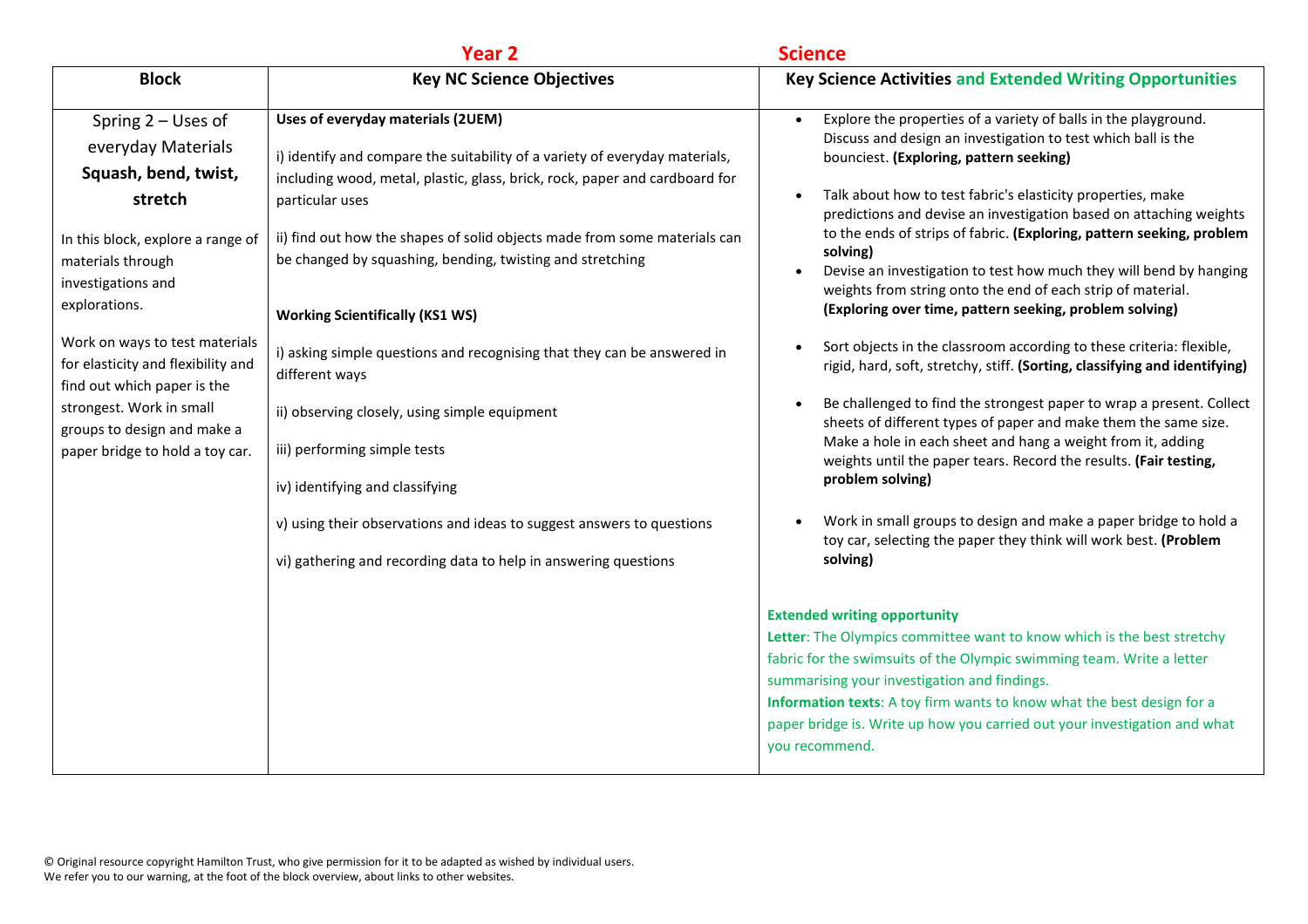|                                                                                                                                                                                                                                                                                                                                                                                                                                   | <b>Year 2</b>                                                                                                                                                                                                                                                                                                                                                                                                                                                                                                                                  | <b>Science</b>                                                                                                                                                                                                                                                                                                                                                                                                                                                                                                                                                                                                                                                                                                                                                                                                                                                                                                                                                                                                                                                                                                                                                                                                                                                                                                                                                                                                                            |
|-----------------------------------------------------------------------------------------------------------------------------------------------------------------------------------------------------------------------------------------------------------------------------------------------------------------------------------------------------------------------------------------------------------------------------------|------------------------------------------------------------------------------------------------------------------------------------------------------------------------------------------------------------------------------------------------------------------------------------------------------------------------------------------------------------------------------------------------------------------------------------------------------------------------------------------------------------------------------------------------|-------------------------------------------------------------------------------------------------------------------------------------------------------------------------------------------------------------------------------------------------------------------------------------------------------------------------------------------------------------------------------------------------------------------------------------------------------------------------------------------------------------------------------------------------------------------------------------------------------------------------------------------------------------------------------------------------------------------------------------------------------------------------------------------------------------------------------------------------------------------------------------------------------------------------------------------------------------------------------------------------------------------------------------------------------------------------------------------------------------------------------------------------------------------------------------------------------------------------------------------------------------------------------------------------------------------------------------------------------------------------------------------------------------------------------------------|
| <b>Block</b>                                                                                                                                                                                                                                                                                                                                                                                                                      | <b>Key NC Science Objectives</b>                                                                                                                                                                                                                                                                                                                                                                                                                                                                                                               | <b>Key Science Activities and Extended Writing Opportunities</b>                                                                                                                                                                                                                                                                                                                                                                                                                                                                                                                                                                                                                                                                                                                                                                                                                                                                                                                                                                                                                                                                                                                                                                                                                                                                                                                                                                          |
| Summer 1 - Plants<br>Ready, Steady, Grow!<br>Explore the world of seeds in<br>this unit: learn why plants<br>disperse their seeds and the<br>various clever ways in which<br>they do this. Plant cress seeds<br>and grow a bean using<br>hydroponics - watch and<br>record what happens to them.<br>Using various art and design<br>techniques, make and model<br>your own seeds and finally<br>enjoy the fruits of your labours! | Plants (2P)<br>observe and describe how seeds and bulbs grow into mature<br>plants.<br>find out and describe how plants need water, light and a suitable<br>ii)<br>temperature to grow and stay healthy.<br><b>Working scientifically (KS1 WS)</b><br>i) asking simple questions and recognising that they can be answered<br>in different ways<br>ii) observing closely, using simple equipment.<br>iii) performing simple tests.<br>iv) identifying and classifying<br>v) using their observations and ideas to suggest answers to questions | Make a seed helicopter and try it out in the playground. Collect<br>$\bullet$<br>dandelion plants and look carefully at their seeds, using a<br>magnifying glass. Make a dandelion seed each and form together to<br>make a dandelion plant. (Exploring, researching and analysing<br>secondary sources)<br>Make a large burr out of clay and display in the classroom, with<br>facts about how they are dispersed. (Exploring, researching and<br>analysing secondary sources)<br>Discuss hydroponics and the concept of growing bulbs in water. Set<br>up and plant a bulb in a glass. (Exploring over time)<br>Place one egg shell with cress in a cupboard and talk about what<br>might happen to the cress and its growth. (Exploring over time,<br>pattern seeking)<br>Start a record of the cress growth and predict how long it will take<br>for the cress to grow long enough to eat. (Problem solving)<br>In teams, make the hydroponic plant out of craft and junk materials.<br>Can you talk about each part of the plant model, including its name<br>and function? (Exploring, pattern seeking)<br><b>Extended writing opportunities</b><br>Information text: Make an information leaflet, to go with your hydroponic<br>plant model, explaining the functions of the parts of the plant and their<br>importance.<br>Instructions: Write instructions, for your family, explaining how to make egg<br>and cress sandwiches. |
|                                                                                                                                                                                                                                                                                                                                                                                                                                   |                                                                                                                                                                                                                                                                                                                                                                                                                                                                                                                                                |                                                                                                                                                                                                                                                                                                                                                                                                                                                                                                                                                                                                                                                                                                                                                                                                                                                                                                                                                                                                                                                                                                                                                                                                                                                                                                                                                                                                                                           |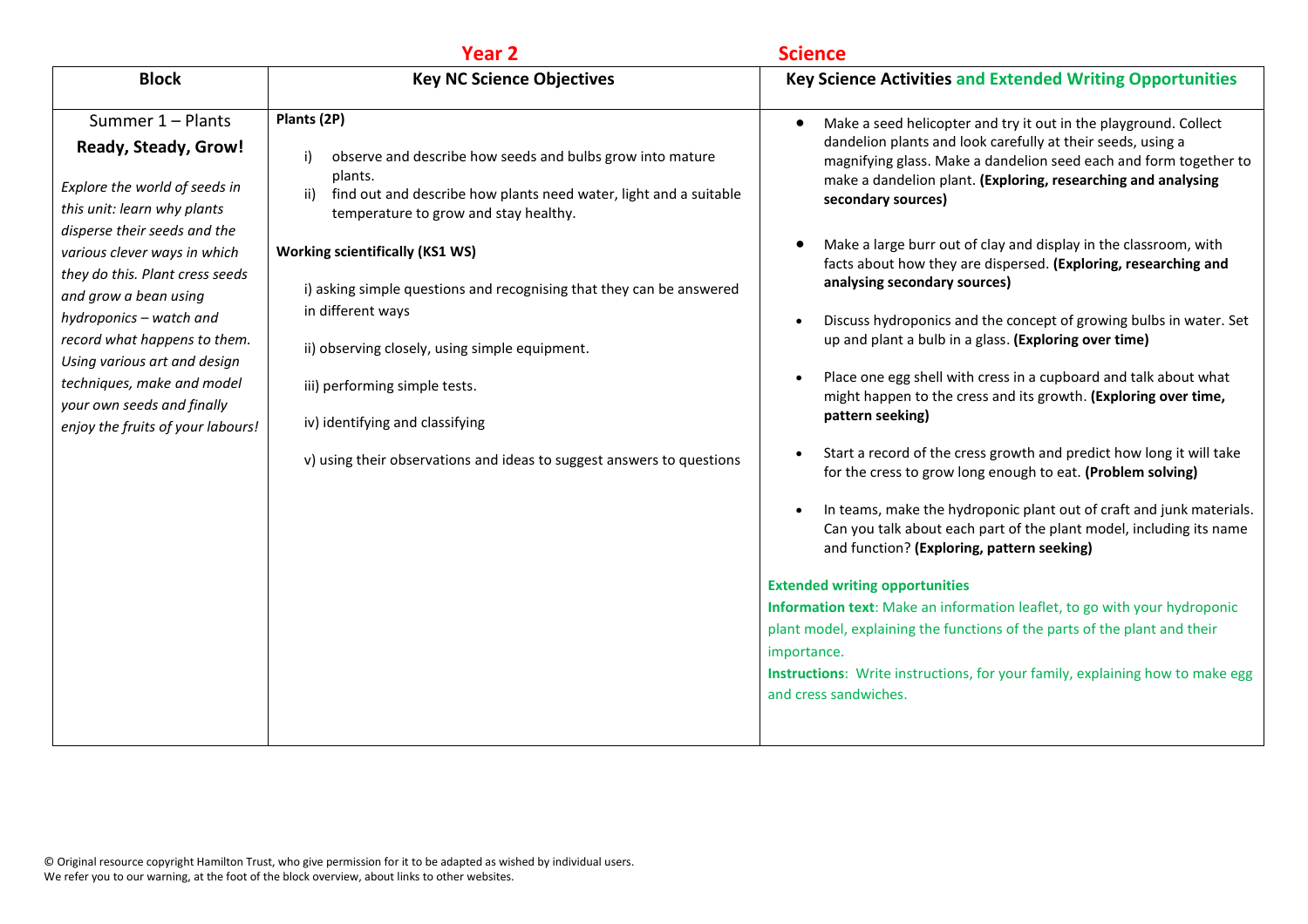|                                                                                                                                                                                                                                                                                                                                                                                                                                                                                                                                                                                | <b>Year 2</b>                                                                                                                                                                                                                                                                                                                                                                                                                                                                                                                                                                                                                                                                                                                                                                                                                                                                         | <b>Science</b>                                                                                                                                                                                                                                                                                                                                                                                                                                                                                                                                                                                                                                                                                                                                                                                                                                                                                                                                                                                                                                                                                                                                                                                                                                                                                                                                             |
|--------------------------------------------------------------------------------------------------------------------------------------------------------------------------------------------------------------------------------------------------------------------------------------------------------------------------------------------------------------------------------------------------------------------------------------------------------------------------------------------------------------------------------------------------------------------------------|---------------------------------------------------------------------------------------------------------------------------------------------------------------------------------------------------------------------------------------------------------------------------------------------------------------------------------------------------------------------------------------------------------------------------------------------------------------------------------------------------------------------------------------------------------------------------------------------------------------------------------------------------------------------------------------------------------------------------------------------------------------------------------------------------------------------------------------------------------------------------------------|------------------------------------------------------------------------------------------------------------------------------------------------------------------------------------------------------------------------------------------------------------------------------------------------------------------------------------------------------------------------------------------------------------------------------------------------------------------------------------------------------------------------------------------------------------------------------------------------------------------------------------------------------------------------------------------------------------------------------------------------------------------------------------------------------------------------------------------------------------------------------------------------------------------------------------------------------------------------------------------------------------------------------------------------------------------------------------------------------------------------------------------------------------------------------------------------------------------------------------------------------------------------------------------------------------------------------------------------------------|
| <b>Block</b>                                                                                                                                                                                                                                                                                                                                                                                                                                                                                                                                                                   | <b>Key NC Science Objectives</b>                                                                                                                                                                                                                                                                                                                                                                                                                                                                                                                                                                                                                                                                                                                                                                                                                                                      | <b>Key Science Activities and Extended Writing Opportunities</b>                                                                                                                                                                                                                                                                                                                                                                                                                                                                                                                                                                                                                                                                                                                                                                                                                                                                                                                                                                                                                                                                                                                                                                                                                                                                                           |
| Summer 2 - Habitats<br><b>Gardens and Allotments</b><br>Have you ever wondered what<br>home-grown foods might taste<br>like? In this block, you will<br>create a class allotment, grow<br>and nurture your own plants by<br>watering and introducing<br>useful mini-beasts, understand<br>how food chains work and<br>understand that energy from<br>the Sun is passed through each<br>link in a food chain. In the final<br>session you will sample some<br>of the food you have grown<br>and share this and an<br>enlightening food chain dance<br>with a group of visitors. | Plants (2P)<br>i)<br>identify that most living things live in habitats to which they are suited<br>and describe how different habitats provide for the basic needs of<br>different kinds of animals and plants, and how they depend on each<br>other.<br>ii)<br>identify and name a variety of plants and animals in their habitats,<br>including microhabitats.<br>describe how animals obtain their food from plants and other animals,<br>iii)<br>using the idea of a simple food chain, and identify and name different<br>sources of food.<br><b>Working scientifically (KS1 WS)</b><br>i) asking simple questions and recognising that they can be answered<br>in different ways<br>ii) observing closely, using simple equipment.<br>iii) performing simple tests.<br>iv) identifying and classifying<br>v) using their observations and ideas to suggest answers to questions | Take large tubs or tyres into the selected area of the playground<br>and fill with compost to make a playground allotment. Plant edible<br>plants (lettuces, etc.).<br>Make bird scaring sculptures with found and recycled materials.<br>$\bullet$<br>(Exploring, problem solving, researching and analysing secondary<br>sources)<br>Weed and tend to the allotment, understanding why the weeds<br>need to be pulled out. Identify the weeds. Make flap pictures of the<br>micro-habitat they have made and the mini-beast they hope it will<br>attract. (Exploring, pattern seeking).<br>Visit a farm or have a farmer visit the school. Understand the jobs a<br>farmer has to do and why. Play farms with the small world play and<br>set up a role-play farm in the classroom. (Exploring, researching<br>and analysing secondary sources)<br>Make a food chain game using cups with photographs attached.<br>$\bullet$<br>Challenge another class to complete the food chains. (Exploring,<br>researching and analysing secondary sources)<br>Look more closely at what happens in a food chain. Understand that<br>the sun's energy travels through a food chain and then back into the<br>ground. Interpret the transfer of energy in a food chain through a<br>dance, using masks and torches. (Researching and analysing<br>secondary sources) |
|                                                                                                                                                                                                                                                                                                                                                                                                                                                                                                                                                                                |                                                                                                                                                                                                                                                                                                                                                                                                                                                                                                                                                                                                                                                                                                                                                                                                                                                                                       | <b>Extended writing opportunities</b><br>Recount: Write a recount of your visit to a farm or the farmer visit to your<br>school for inclusion on the school website.<br>Letter: Write thank you letters to the farmer. Thank her/him for all the<br>important work she/he does.<br>Information text: Make posters persuading people to grow more food in<br>their gardens and allotments; include useful tips on how to be successful.                                                                                                                                                                                                                                                                                                                                                                                                                                                                                                                                                                                                                                                                                                                                                                                                                                                                                                                     |